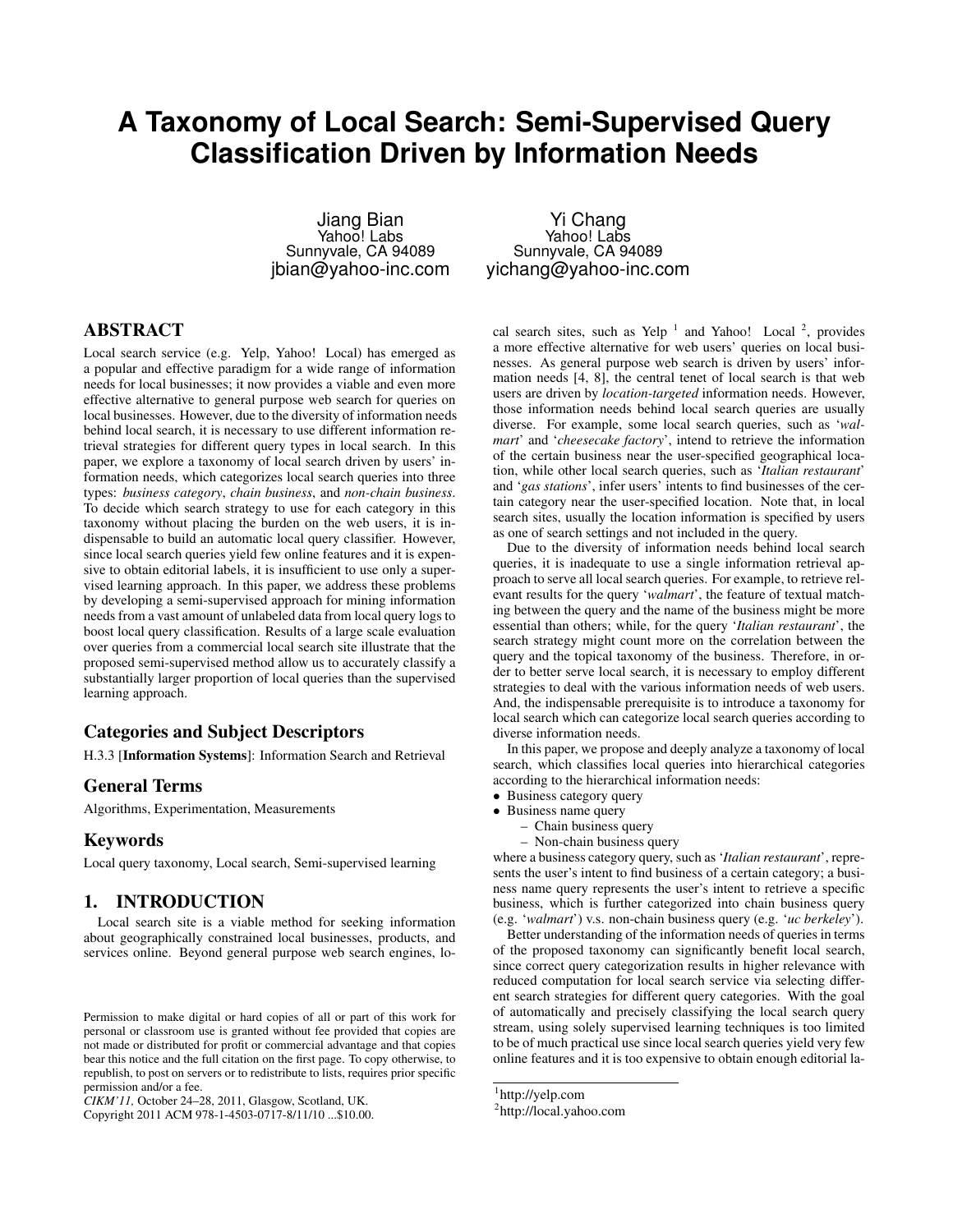bels to train an accurate classifier. In this paper, to address these problems, we develop a semi-supervised approach, which mines large scale local search engine query logs as the source of unlabeled data to aid in automatic classification. In particular, based on analysis over search logs using a small set of labeled queries, we propose a click-based as well as a location-based label propagation method to automatically generate query category labels for unlabeled queries from search logs. Results of a large scale evaluation demonstrate that our semi-supervised method can substantially boost the accuracy of local query classification over the supervised learning approach. Moreover, our method is quite efficient since it only requires very little labeling effort and uses very cheap word unigram features. The specific contributions of this paper include: (1) A general taxonomy for local search driven by local information needs (Section 2). (2) Deep-dive analysis on local search logs. (3) A click-based and a location-based label propagation technique for semi-supervised query classification (Section 3).

# 2. A TAXONOMY OF LOCAL SEARCH

The information needs behind local search queries are quite different in nature from most of those in general purpose web search, since users of local search sites target finding geographically constrained local businesses rather than traditional web-pages. After observing large scale local search query logs from a commercial local search site, we generalize local search queries into a hierarchical taxonomy according to users' intents:

*•* Business category queries: The purpose of such queries is to search for local businesses of a certain category that the user has in mind. The user will select the specific business after comparing the retrieved ones of the same category. Some examples are '*Italian restaurant*', '*gas station*', '*car dealer*', etc.

• Business name queries: The purpose of such queries is to reach the specific business that the user intends to find around a geographically constrained location. According to the scale of such specific business, these queries can be further classified into two sub-categories:

– Chain business queries: The specific business that user intend to reach is of large scale and has many chain stores, such as '*walmart*', '*cheesecake factory*', '*citi*', etc.

– Non-chain business queries: The specific business that user intend to reach is not a chain, such as '*mass general hospital*', '*stanford university*', '*san bruno library*', etc.

#### 3. SEMI-SUPERVISED CLASSIFICATION

Automatic accurate local query classification can benefit local search since it allows us to employ various search strategies to serve different types of information needs. Supervised learning methods [6, 8, 5, 1] have demonstrated their success in building accurate query classifier, however, they usually require high quality features and much human labeling effort, both of which are expensive to obtain. To address these problems, some of previous studies [3, 2] have investigated mining the vast amount of unlabeled data in web query logs to improve automatic web query classification. In this section, we will first conduct a deep analysis on the local search query logs and then develop automatic classifiers by leveraging click and location related information mined from local search logs. It is naturally a semi-supervised learning approach based on label propagation. And, the proposed method can use only cheap features, such as unigram word features, during learning.

### 3.1 Analysis on Local Search Logs

Local search query logs record the activities of users and reflect the users' actual information needs when conducting local search. They generally have the following information: text queries that users submitted, the URLs displayed to users after they submit the queries, the activities (click or not) of users on URLs, the times-

| Session        | Ouery    | Location | URL     | Activity   | Time        |
|----------------|----------|----------|---------|------------|-------------|
| $\mathcal{D}1$ | Q/ 1     | L٦       |         | view/click | <b>XXXX</b> |
| $S_1$          | W 1      | $L_1$    |         | view/click | <b>XXXX</b> |
| .              | $\cdots$ | $\cdots$ | $\cdot$ | $\cdots$   | .           |
| $S_2$          | しっ       | L2       |         | view/click | <b>XXXX</b> |
| .              | .        | .        | .       | .          | .           |

Figure 1: The schema and example entries of local search logs

tamp of users' activities, and especially the locations that users search for the businesses nearby. Local search logs are separated by sessions, each of which represent one user's single search activity and thus includes one query, one location and all the URLs displayed to the user. Note that the location information can be identified either explicitly by users or implicitly by IP address. The schema and examples of local search logs is shown in Figure 1.

Our idea of using local search logs to improve local query classification is to treat these logs as past history of users' information needs, extract more critical information from these logs for better describing diverse information needs, and leverage such a critical information to propagate existing query taxonomy labels to larger set of unlabeled local queries.

In particular, to classify between business category and business name queries, we consider the click information critical: the number of clicks per search session of business name queries is much more likely to be smaller than that of business category queries, because each business name query is intended to reach one specific business that the user has in mind, but users with business category queries tend to compare (click) several search results before selecting her/his favorite business. Moreover, to distinguish between chain and non-chain business queries, the diversity of users' locations becomes vital: chain business queries are submitted by users from more locations since chain businesses have larger geographic scale, but non-chain ones are likely to be bound to fewer locations.

To examine these two intuitions, we analyze a large amount of local search logs from a commercial local search site. In particular, we collect all the search logs from Jan, 2010 to Nov, 2010. Then, we randomly sampled 5074 local queries which occur frequently in the logs and asked human experts to give the editorial taxonomy labels for all the 5074 queries. As a result, there are 1874 queries labeled as business category, 1998 labeled as chain business, and 1202 labeled as non-chain business. Then, we compute the average numbers of clicks per session for all three query categories using different timespans, as shown in Table 1. From the table, we can

| Table 1. Average cheks per session for an query categories |                          |                                |  |  |  |  |  |
|------------------------------------------------------------|--------------------------|--------------------------------|--|--|--|--|--|
| Timespan                                                   | Category                 | Aver clicks/session (variance) |  |  |  |  |  |
| 1 month                                                    | Business category        | 1.484(0.554)                   |  |  |  |  |  |
| (Nov. $2010$ )                                             | Chain business           | 1.098(0.0090)                  |  |  |  |  |  |
|                                                            | Non-chain business       | 1.105(0.027)                   |  |  |  |  |  |
| 3 month                                                    | <b>Business</b> category | 1.481(0.581)                   |  |  |  |  |  |
| (Sep-Nov,                                                  | Chain business           | 1.101(0.0088)                  |  |  |  |  |  |
| 2010)                                                      | Non-chain business       | 1.103(0.030)                   |  |  |  |  |  |
| 12 month                                                   | Business category        | 1.482(0.574)                   |  |  |  |  |  |
| Chain business<br>(Jan-Nov.                                |                          | 1.099(0.0087)                  |  |  |  |  |  |
| 2010)                                                      | Non-chain business       | 1.102(0.026)                   |  |  |  |  |  |

Table 1: Average clicks per session for all query categories

see that the average clicks per session of business category queries is explicitly larger than that of business name queries, while chain business and non-chain business queries have very close average clicks per session, and that each query category yields very small variance. All these observations indicate that average clicks per session can be used as an effective signal to distinguish between business category queries and business name ones.

Additionally, we count the average number of different locations where one query occurs per month for all business name queries, as shown in Table 2. In our work, we use each distinct city to denote one specific location. The table shows that chain and non-chain business queries have very distinct average numbers of locations per month. Although their respective variances are relatively large,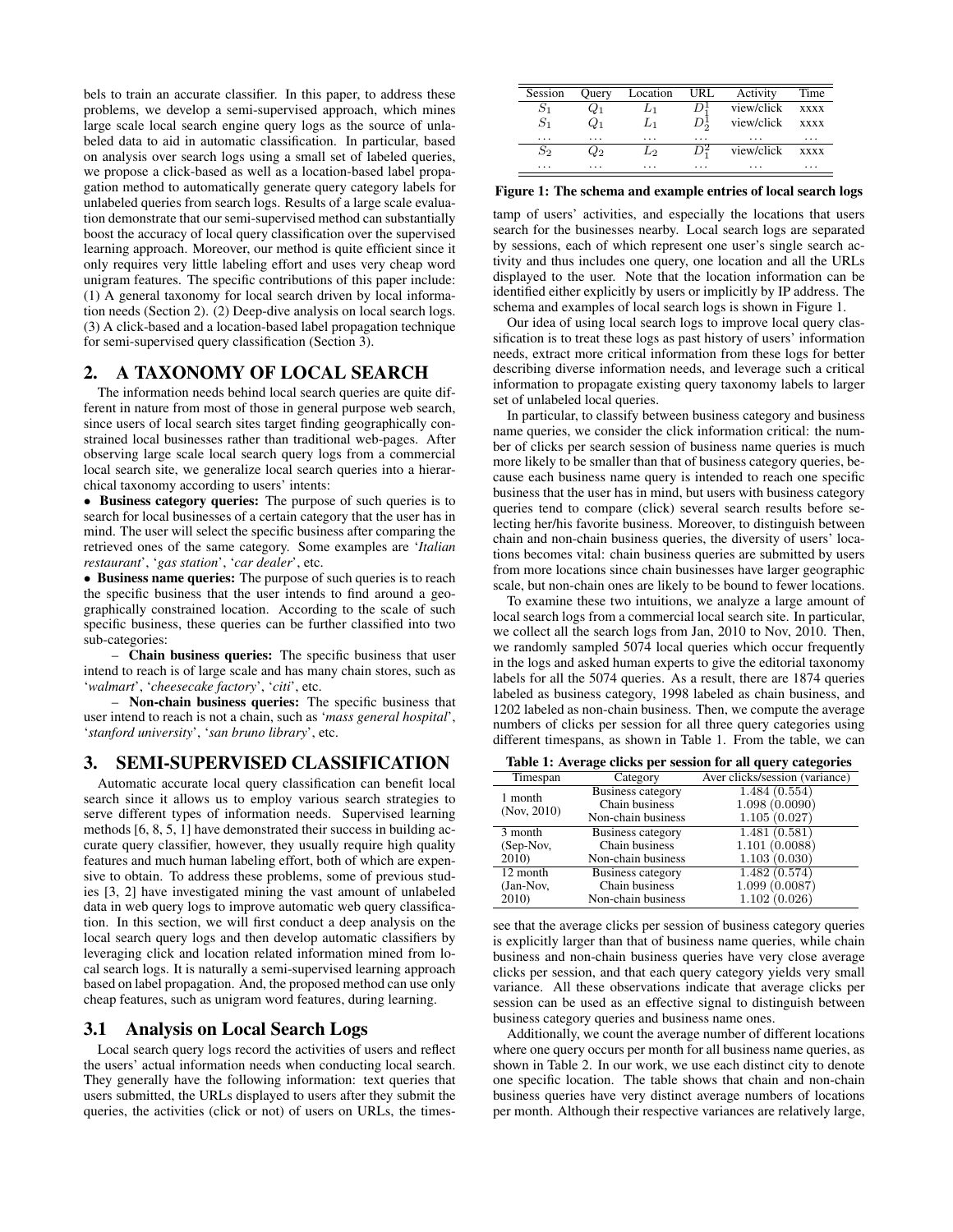Table 2: Average number of different locations per month for all query categories

| Category |                    | Aver num of locations per month (variance) |
|----------|--------------------|--------------------------------------------|
|          | Chain business     | $248.16(2.88\times10^3)$                   |
|          | Non-chain business | 65.36 $(4.65 \times 10^2)$                 |

we will illustrate in our experiments that this location-based information can be still used as a vital signal to distinguish between chain and non-chain business queries.

In the following, we will introduce how to take advantage of click-based signals to propagate labels of business category and business name to unlabeled queries from search logs, as well as how to leverage location-based signals to automatically assign labels of chain and non-chain business to queries from search logs.

# 3.2 Click-based Label Propagation

As Table 1 shows, business category queries tend to attract more clicks per session than business name queries; we propose a clickbased label propagation method to automatically assign labels of business category or business name to unlabeled queries from search logs. In particular,

*Queries whose average number of result clicks per session is more than a threshold will be labeled as business category; otherwise, they will be labeled as business name.*

The threshold can be decided based on analyzing those queries labeled by human judgments. Specifically, we use this click-based label propagation to automatically generate new class labels for those human labeled queries. We use human labels as truth and select the threshold which can optimize the recall of both query categories based on the new generated labels.

In our experiments, we evaluate the recall of two query categories on those 5074 queries when using the click-based label propagation with different thresholds. The results are shown in Table 3, where the average clicks per session is computed based on three months (Sep-Nov,2010) of local search logs. From the table, we

Table 3: Recall of two query categories (CAT: business category, BIZ: business name) when using the click-based label propagation method with different threshold values.

| Threshold       | 11          | 115   | 1.2                           | 125   | 13    | 14    |
|-----------------|-------------|-------|-------------------------------|-------|-------|-------|
| CAT recall      | 0.959       |       | 0.929 0.905 0.849 0.797 0.636 |       |       |       |
| BIZ recall      | 0.646       | 0.840 | 0.916                         | 0.956 | 0.969 | 0.980 |
| Weighted recall | 0.802 0.884 |       | 0.911                         | 0.902 | 0.883 | 0.808 |

can find that the clicked-based label propagation method can reach nearly optimal performance when we set the threshold as 1.2. We will use this threshold in the following experiments. Note that, with finer selection, we may find more precise thresholds than 1.2, but the following evaluations show that we can achieve good enough accuracy using 1.2 as the threshold.

# 3.3 Location-based Label Propagation

As shown in Table 2, chain business queries tend to occur at different locations compared to non-chain business queries, thus, we propose a location-based label propagation method to automatically assign labels of chain or non-chain business to unlabeled queries from search logs. In particular,

*Queries which on average occur at more than a certain number (threshold) of locations will be labeled as chain business; otherwise, they will be labeled as nonchain business.*

Similar to Section 3.2, this threshold can be decided by analyzing our set of 5074 human labeled queries. Specifically, we apply this location-based label propagation to generate new class labels for those human labeled queries, and we use human labels as truth and select the threshold which can optimize the recall of both query categories based on new generated labels.

#### Algorithm 1 Semi-Supervised Local Query Classification

| Inputs:     | $Q_E$ : queries with existing editorial judgments                           |  |  |  |  |
|-------------|-----------------------------------------------------------------------------|--|--|--|--|
|             | $Q_L$ : more queries from search logs without editorial judg-               |  |  |  |  |
|             | ments                                                                       |  |  |  |  |
|             | $L$ : a large scale local search log                                        |  |  |  |  |
| Outputs:    | $M_{lev_1}$ : the classifier at 1st level to classify between busi-         |  |  |  |  |
|             | ness category and business name queries.                                    |  |  |  |  |
|             | $M_{lev_2}$ : the classifier at 2nd level to classify between chain         |  |  |  |  |
|             | and non-chain business queries.                                             |  |  |  |  |
| Algorithms: |                                                                             |  |  |  |  |
| Step1:      | Decide the thresholds of click-based and location-based                     |  |  |  |  |
|             | label propagation by using the labeled queries $Q_E$ and                    |  |  |  |  |
|             | search $\log Q_L$ .                                                         |  |  |  |  |
| Step 2:     | Assign the label <i>business category</i> or <i>business name</i> to        |  |  |  |  |
|             | each query in $Q_L$ based on click-based label propagation                  |  |  |  |  |
|             | method.                                                                     |  |  |  |  |
| Step3:      | Train $M_{lev_1}$ based on human labeled $Q_E$ and automati-                |  |  |  |  |
|             | cally labeled $Q_L$ .                                                       |  |  |  |  |
| Step 4:     | For those queries labeled as <i>business name</i> in <i>Step 2</i> , assign |  |  |  |  |
|             |                                                                             |  |  |  |  |
|             | the label <i>chain</i> or <i>non-chain</i> based on location-based label    |  |  |  |  |
|             | propagation method.                                                         |  |  |  |  |
| Step5:      | Train $M_{levo}$ based on human labeled $Q_E$ and automati-                 |  |  |  |  |
|             | cally labeled $Q_L$ .                                                       |  |  |  |  |

We evaluate the recall of two query categories when using the location-based label propagation with different thresholds to generate new labels. As shown in Table 4, the location-based label

Table 4: Recalls of two query categories (BIZ-CH: chain business, BIZ-NC: non-chain business) when using the locationbased label propagation with different threshold values.

| Threshold       | 27    | 28    | 29    | 30    | 31    | 32    |
|-----------------|-------|-------|-------|-------|-------|-------|
| BIZ-CH recall   | 0.720 | 0.712 | 0.703 | 0.694 | 0.688 | 0.681 |
| BIZ-NC recall   | 0.691 | 0.702 | 0.718 | 0.723 | 0.729 | 0.734 |
| Weighted recall | 0.706 | 0.707 | 0.711 | 0.709 | 0.709 | 0.708 |

propagation method can reach nearly optimal performance when setting the threshold to 29. We will use this threshold value in the following evaluations. Also note that we may find more precise thresholds via finer selection, but the following evaluations show that we can achieve good enough accuracy using this threshold.

# 3.4 Semi-Supervised Classification

Using the above two label propagation methods, we can collect large amounts of automatically labeled local search queries for training more reliable classifiers to categorize queries into the taxonomy introduced in Section 2. In particular, we develop a hierarchical classification system which consists of two classifiers: the first one takes charge of classifying queries between business category and business name, while the second one is used for classification between chain and non-chain business if the result of first classifier is business name. Both of these two classifiers follow the standard classification framework: we derive only cheap unigram word features to represent each query; the label of each query is assigned either by existing human judgments or by automatic label propagation methods. The whole semi-supervised classification framework is generalized in Algorithm 1. For learning method, we will explore three families: SVM, Naive Bayes, and Decision Trees, all using implementations from the Weka [7] framework.

# 4. EXPERIMENTS

#### 4.1 Datasets

All the queries in our datasets are collected from a commercial local search site. We first sample 5074 queries and ask human experts to give the editorial class labels. Then, to enrich the training data, we collect all local queries in three months (Sep-Nov, 2010), about 405K queries in total, on which we apply our proposed label propagation methods with the thresholds decided by analyzing those 5074 labeled queries in search logs. About 37% of